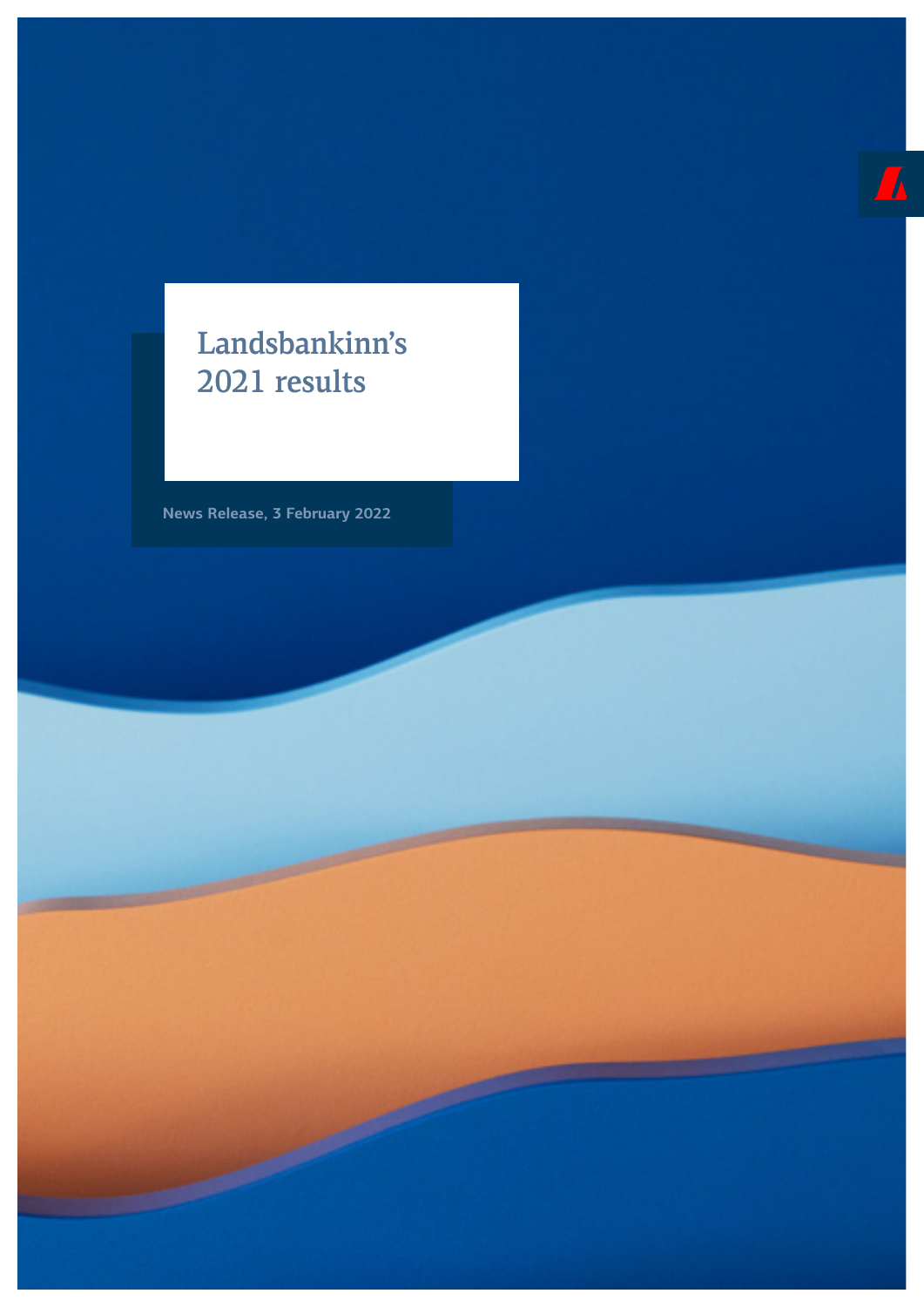# News Release, 3 February 2022 Financial results of Landsbankinn for 2021

- Landsbankinn's net profit in 2021 was ISK 28.9 billion.
- After-tax return on equity (ROE) was 10.8% in 2021. The Bank's long-term ROE target is 10% at a minimum.
- ROE after taxes was 10.5% in Q4 2021 as compared with an ROE of 15.5% for the same quarter in 2020.
- Net fee and commission income increased by 24% between years, mostly as a result of increased activity in asset management and market transactions.
- Market share in the retail market is around 39.5% and has never been higher. Never before have there been as many new additions to Landsbankinn's group of satisfied customers.
- Around 2,500 corporates and sole proprietors became Landsbankinn customers in 2021, a record increase.
- Portfolio management agreements increased by 25% between years.
- Operational efficiency continued to grow. The cost/income ratio in 2021 was 43.2% and operating expenses as a ratio of average total asset position was 1.4%.
- The Bank's total equity amounted to ISK 282.6 billion at year-end 2021 and the Bank's total capital ratio was 26.6%.
- The Board of Directors will propose that the AGM approve payment of an ISK 14.4 billion dividend to shareholders for the year 2021. Should this proposal be approved, dividends paid by the Bank in 2013-2022 will amount in total to ISK 160.6 billion.
- The Board of Directors is also considering proposing a special dividend in 2022.
- The Annual & Sustainability Report of Landsbankinn and the Pillar III risk report for 2021 are published alongside the Annual Financial Statements.

Landsbankinn's profit in 2021 was ISK 28.9 billion after taxes, as compared with ISK 10.5 billion in 2020. After-tax ROE for 2021 was 10.8%, as compared with 4.3% the previous year.

Net interest income amounted to ISK 39.0 billion in 2021, compared with ISK 38.1 billion in 2018. The net interest margin as a ratio of average total assets was 2.3%, compared with 2.5% the previous year. Landsbankinn's net fee and commission income was ISK 9.5 billion in 2021, compared with ISK 7.6 billion in 2020. Other operating income amounted to ISK 13.9 billion, compared with a negative operating income of ISK 7.5 billion in 2020. There was a reversal in impairment leading to a net release of credit impairment of ISK 7.0 billion in 2021 compared with an ISK 12.0 billion charge in 2020. This reversal reflects the improved economic outlook in Iceland and less than expected economic impact from the pandemic on the Bank's loan portfolio.

The Bank's operating profit for 2021 amounted to ISK 62.3 billion, compared to ISK 38.3 billion the previous year.

Operating expenses amounted to ISK 25.9 billion in 2021, compared with ISK 25.6 billion in 2020. Of that amount, salaries and related expenses were ISK 14.8 billion, the same amount as in 2020. Other operating expenses were ISK 9.1 billion in 2021, unchanged from the previous year.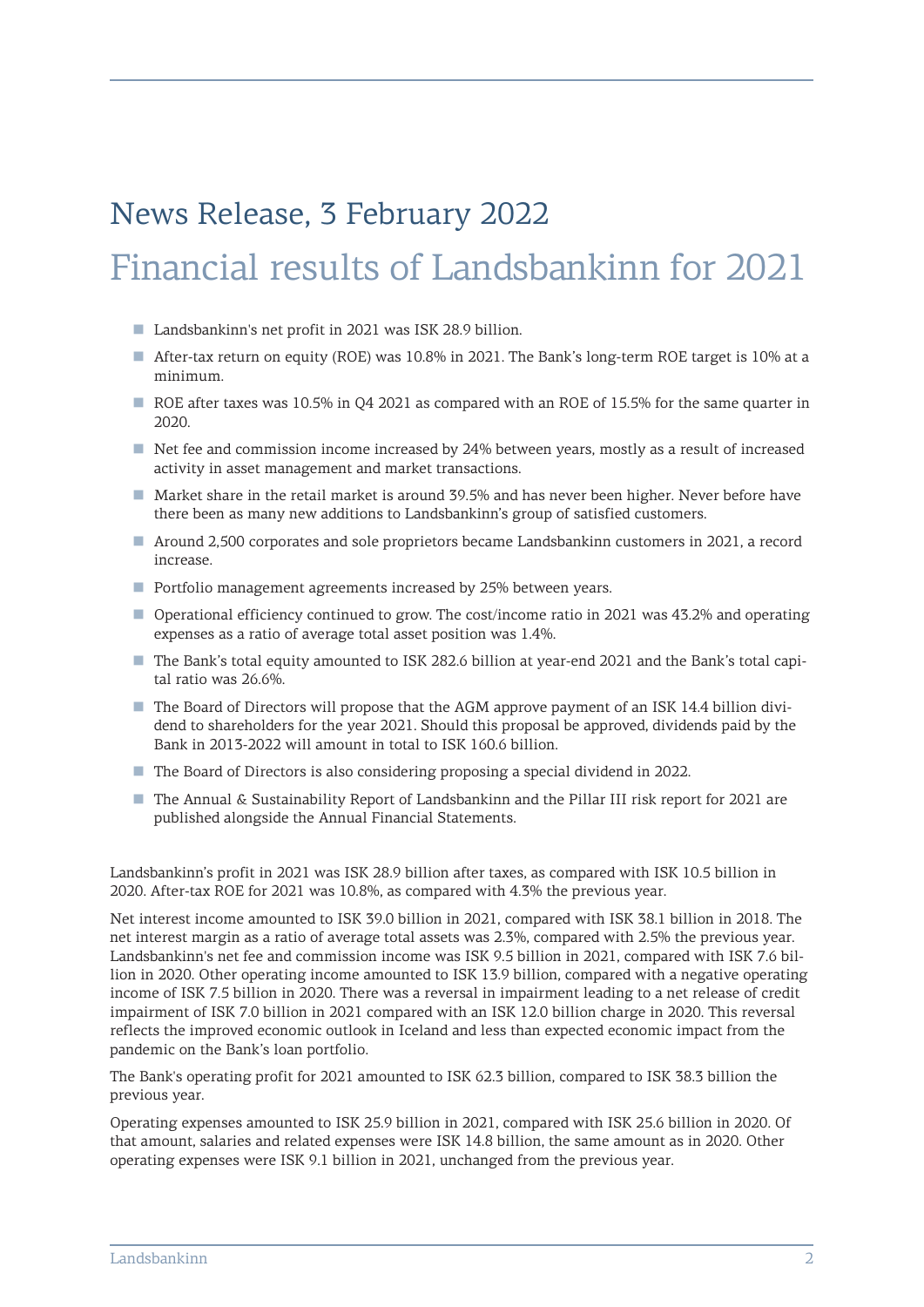Pre-tax profit in 2021 amounted to ISK 36.5 billion, compared with ISK 12.6 billion in 2020. Imputed taxes, including a special tax on liabilities of financial undertakings and a special financial activities tax on salaries, amount to ISK 10.3 billion in 2021, compared with ISK 4.6 billion in 2020.

The cost/income ratio in 2021 was 43.2% in 2021, down from 47.4% in 2020.

Landsbankinn's total assets grew by ISK 165.6 billion between years and amounted to ISK 1,730 billion at year-end 2021. Lending increased by 9% between years, or by just over ISK 114 billion. The increase in lending is driven by growth in mortgage lending to individuals. At year-end 2021, deposits from customers amounted to ISK 900 billion, compared with ISK 793 billion at year-end 2020, increasing by ISK 107 billion.

Total equity at year-end 2021 was ISK 282.6 billion, compared with ISK 258.3 billion at year-end 2020. In 2021, Landsbankinn paid ISK 4.5 billion in dividends to shareholders. Total capital ratio at year-end 2021 was 26.6%, compared with 25.1% at year-end 2020. The Financial Supervisory Authority of the Central Bank of Iceland (FSA) sets Landsbankinn's total capital requirement at 18.9%.

The Board of Directors of Landsbankinn will propose to the AGM on 23 March 2022 that shareholders be paid a dividend amounting to ISK 0.61 per share for the year 2021, a total amount of ISK 14.4 billion. The dividend is equivalent to 50% of the Group's 2021 net profit. Should this proposal be approved, dividends paid by the Bank in the years 2013-2022 will in total amount to ISK 160.6 billion. The Board of Directors is also considering proposing the payment of a special dividend in 2022.

## **Lilja Björk Einarsdóttir, CEO of Landsbankinn:**

"Our results show that Landsbankinn's operation was successful in 2021. The Bank's ROE was 10.8%, which is in line with our goals; an extremely good result, especially considering the Bank's strong equity of ISK around 283 billion and a capital ratio well in excess of regulatory requirements. Income has grown while operational improvements have enhanced efficiency and costs have remained stable over the past several years. Growth in fee and commission income exceeded our goals considerably, mostly from increased market transactions and successful asset management. We worked on several fruitful share and bond offerings in 2021 and Landsbankinn Corporate Finance coordinated the IPO of Síldarvinnslan, which was very successful.

Despite the effects of Covid-19, the Bank's employees achieved a great deal. Customer numbers grew considerably in all of the Bank's business units and we introduced numerous new solutions and improved service for individuals, corporates, institutional investors and asset management customers. For the third year in a row, Landsbankinn tops the list of banks in the Icelandic Performance Satisfaction Index. We look forward to launching even more new solutions and good services to the record number of new customers who came to bank with us in 2021.

The Bank's successes are passed on to customers and, for the past three years, we have been able to offer the lowest interest rates on non-indexed housing mortgages. This has led more and more people to take out mortgages with us and, in 2021, on average over 700 families and individuals took out loans with the Bank every single month. Corporates have been cautious in all the uncertainty and sought less funding, with the exception of the construction sector. The Bank participated in the construction funding of 3,800 residential apartments in 2021. The Bank's position in the seafood and fisheries sectors remains strong, forming the single largest sector in the Bank's loan book, exceeded only by loans to individuals. Despite general good standing among corporates, the outlook for next year is yet unclear as regards lending to corporates since the risk of inflation and price hikes add to uncertainty. Landsbankinn has worked industriously on sustainability in its operation in recent years, efforts that can safely be said to have borne fruit in 2021. The Bank's new Sustainable Finance Framework has diversified ithe funding structure with the issuance of two green bond series in the total amount of EUR 600 million in 2021. The Bank's work on sustainability has also created opportunities to offer customers enhanced services, such as bond issuances and in lending. The international rating agency Sustainalytics considers the Bank at negligible risk of impact from ESG factors - an important message to investors, shareholders and the Bank's customers.

The Bank's good performance provides considerable scope to pay a dividend to shareholders. The Bank's equity is also significantly in excess of regulatory requirements and higher than what we consider sustainable. We see this as an opportunity to optimise the Bank's funding structure by releasing equity and the Board of Directors will propose that the AGM approve payment of a dividend amounting to about half of the profit of 2021.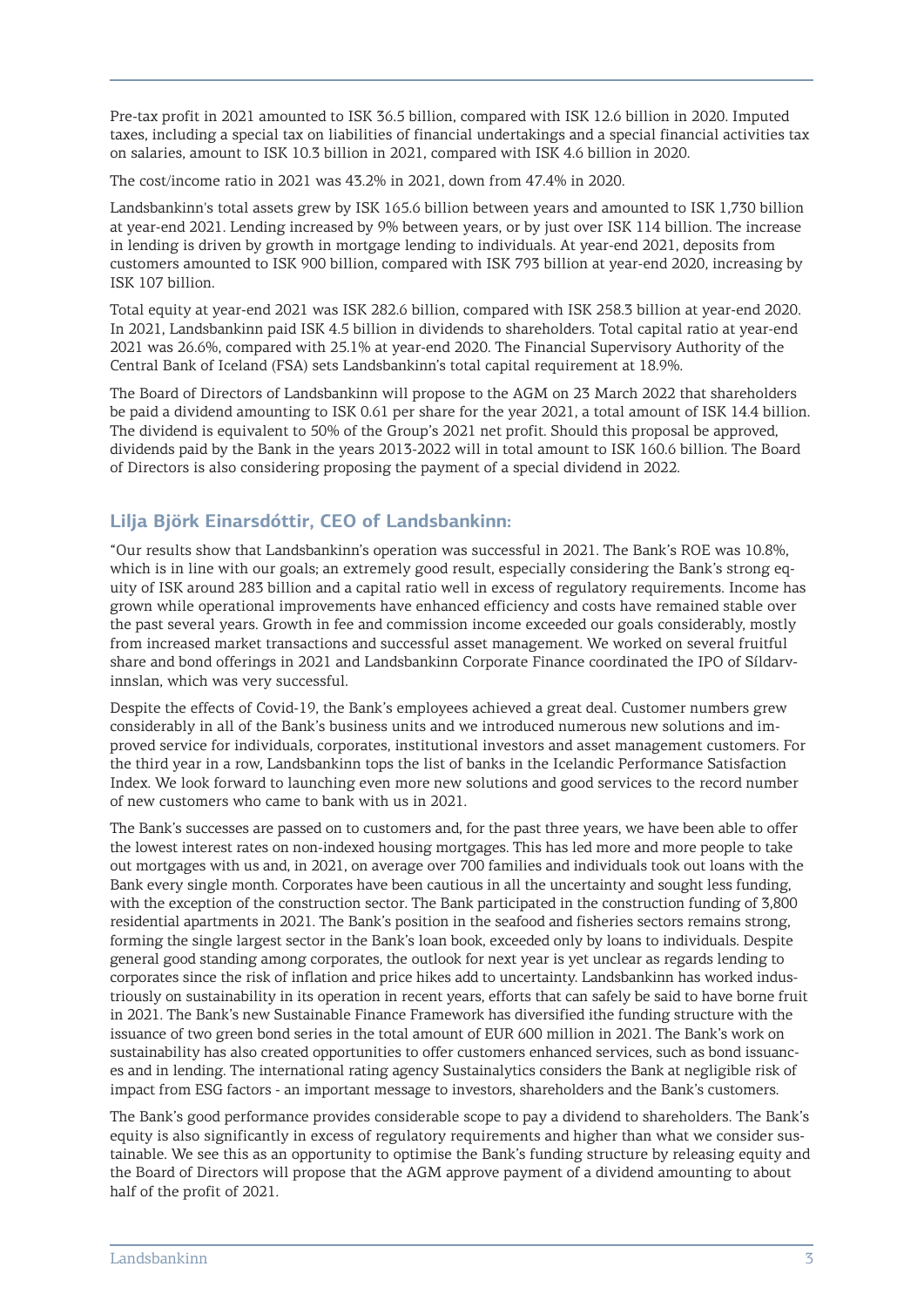Landsbankinn is still popularly referred to as the Bank "where all of Iceland banks". This is an old slogan but we are still proud of our connections with the entire country. We aim for continuous advancement, to maintain a presence in all of Iceland, simplify customers' lives and provide first-rate financial service to all manner of industry and companies of all shapes and sizes. We want people throughout Iceland to choose Landsbankinn in order to get access to banking service around the clock and expert advice, both on-site and through remote meetings. Last but not least, we want to develop in line with society. That's Landsbankinn, an ever-smarter bank.

## **Key figures from the income statement for Q4 2021**

- Landsbankinn's net profit in Q4 of 2021 amounted to ISK 7.3 billion, compared with ISK 9.8 billion in the same quarter of 2020.
- After-tax return on equity was 10.5% in Q4 of 2021, compared with 15.5% in the same quarter of 2020.
- Net interest income in the quarter was ISK 10.4 billion and was ISK 9.7 billion in O4 of 2020.
- There was a net release of credit impairment in the amount of ISK 3.2 billion in Q4 of 2021, compared with ISK 1.5 billion in Q4 2020.
- Net fee and commission income was ISK 2.6 billion compared to ISK 2.0 billion in Q4 2020.
- The net interest margin as a ratio of average total assets was 2.4% in Q4 2021, the same as in Q4 of 2020.
- Salaries and related expenses amounted to ISK 4.0 billion, unchanged from Q4 2020.
- Operating expenses less salaries and related expenses amounted to ISK 2.4 billion in Q4 2021, the same as in Q4 2020.
- The cost/income ratio in O4 2021 was 47.6% as compared with 38.8% in the same quarter the previous year.

#### **Key figures from the income statement and balance sheet for 2021**

#### *Operations:*

- Landsbankinn's net profit in 2021 was ISK 28.9 billion after taxes, compared with ISK 10.5 billion in 2020.
- After-tax return on equity was 10.8%, compared with 4.3% the previous year.
- Net interest income amounted to ISK 39.0 billion in 2021 compared with ISK 38.1 billion in 2020.
- The net interest margin as a ratio of average total assets was 2.3% in 2021 and 2.5% in 2020
- Landsbankinn's net fee and commission income was ISK 9.5 billion in 2021, compared with ISK 7.6 billion in 2020.
- Other operating income amounted to ISK 13.9 billion, compared with ISK 7.5 billion in 2020. There was a reversal in impairment leading to a net release of credit impairment of ISK 7.0 billion in 2021, compared with an ISK 12.0 billion charge in 2020. This reversal reflects the improved economic outlook in Iceland and less than expected economic impact from the pandemic on the Bank's loan portfolio.
- Salaries and related expenses amounted to ISK 14.8 billion in 2021, unchanged between years.
- Operating expenses less salaries and related expenses amounted to ISK 11.1 billion, compared with ISK 10.9 billion in 2020.
- The cost/income ratio decreases between years. This ratio was 43.2% in 2021 compared with 47.4% in 2020.
- Income tax paid by Landsbankinn in 2021 amounted to ISK 7.5 billion, as compared with ISK 2.1 billion in 2020.
- Full-time equivalent positions at Landsbankinn were 816 at year-end 2021 and were 878 at the end of 2020.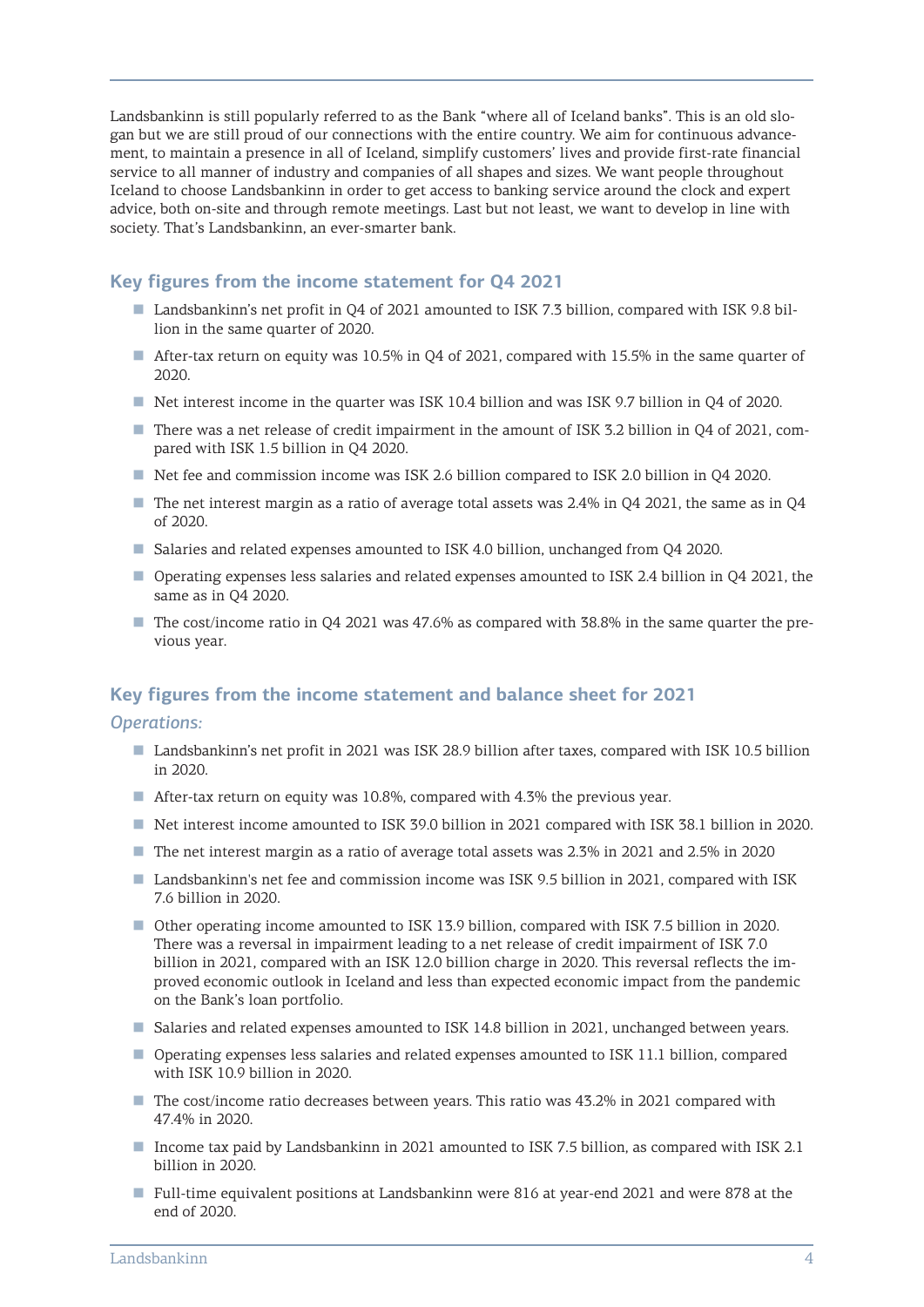#### *Balance sheet:*

- Landsbankinn's total equity at year-end 2021 was ISK 282.6 billion, an increase of ISK 24.4 billion compared with total equity at year-end 2020. In 2021, Landsbankinn paid ISK 4.5 billion in dividends to shareholders.
- The Bank's total capital ratio at year-end 2021 was 26.6% compared with 25.1% at the end of 2020. This is well above the 18.9% minimum requirement of the Financial Supervisory Authority of the Central Bank of Iceland.
- The Bank's total assets amounted to ISK 1,730 billion at year-end 2021, an increase of just over 11% between years.
- Lending increased by 9% between years, or by just over ISK 114 billion. Lending to individuals grew by ISK 133 billion and lending to corporates contracted by ISK 19 billion, with exchange rate translations accounting for ISK 8.8 billion thereof.
- Deposits from customers grew by 13.4% in 2021, or by ISK 106.7 billion. Deposits from financial institutions and Central Bank amounted to ISK 10.4 billion at year-end 2021.
- The Bank closely monitors and manages its liquidity risk, overall, and in both FX and ISK. The Bank's liquidity coverage ratio (LCR) was 179% at year-end 2021 as compared with 154% at yearend 2020.
- In 2021, the item assets classified as held for sale decreased by ISK 733 million.
- Loans to customers in arrears were 0.3% of lending at year-end 2021 compared with 0.8% at yearend 2020. Temporary Covid-19 relief measures positively impacts the value of loans in arrears.

|                                                         | 2021       | 2020       | Q4 2021 | Q4 2020 |
|---------------------------------------------------------|------------|------------|---------|---------|
| Amounts in ISKbn                                        |            |            |         |         |
| After-tax profit                                        | 28,919     | 10,521     | 7,322   | 9,822   |
| After-tax ROE                                           | 10.8%      | 4.3%       | 10.5%   | 15.5%   |
| Net interest margin as a ratio of average total assets  | 2.3%       | 2.5%       | 2.4%    | 2.4%    |
| Cost/income ratio *                                     | 43.2%      | 47.4%      | 47.6%   | 38.8%   |
|                                                         | 31.12.2021 | 31.12.2020 |         |         |
| <b>Total assets</b>                                     | 1,729,798  | 1,564,177  |         |         |
| Loans to customers                                      | 1,387,463  | 1,273,426  |         |         |
| Customer deposits                                       | 900,098    | 793,427    |         |         |
| Equity                                                  | 282,645    | 258,255    |         |         |
| Total capital ratio                                     | 26.6%      | 25.1%      |         |         |
| Net stable funding ratio for foreign currency (NSFR FX) | 142%       | 132%       |         |         |
| <b>Total LCR</b>                                        | 179%       | 154%       |         |         |
| <b>LCR FX</b>                                           | 556%       | 424%       |         |         |
| Loans in arrears (>90 days)                             | 0.3%       | 0.8%       |         |         |
| Full-time equivalent positions                          | 816        | 878        |         |         |

\* Cost/income ratio = Total operating expenses / (Net operating revenue – value change of lending).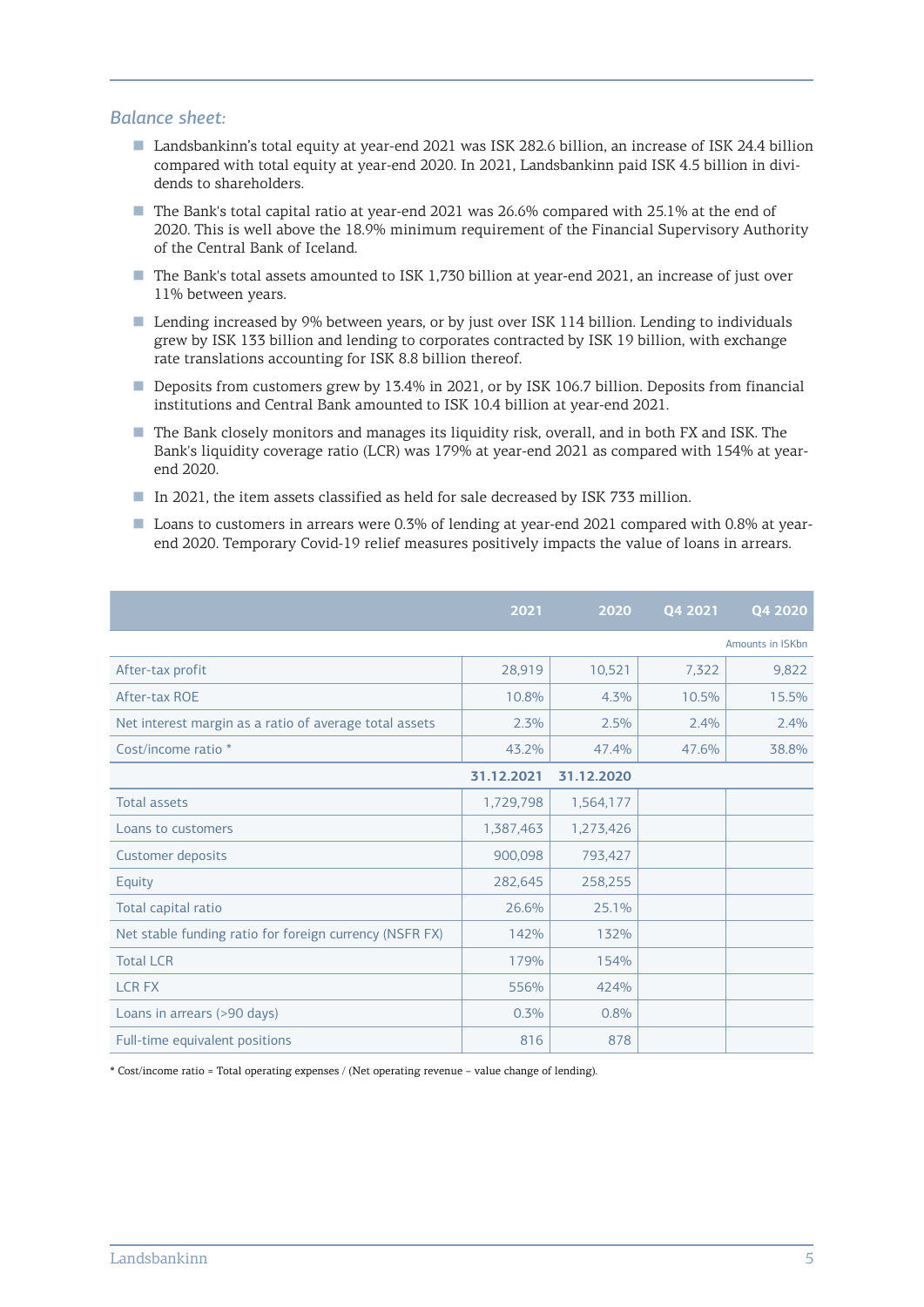## **Other operating highlights in 2021**

- Landsbankinn was ranked highest by banking customers in the Icelandic Performance Satisfaction Index 2021, for the third year running.
- Active retail customers of the Bank increased in number by 5,100 in the year. At year-end 2021, the Bank's market share in retail banking was 39.5%, according to the Bank's data, and has never been higher. The Bank has held the largest share of the retail market since 2014.
- The Bank's market share in the corporate market is 33.6% based on companies who have submitted annual financial statements. The Bank has a 40% share in lending to corporates.
- Companies who bank with Landsbankinn are most satisfied with the service of their main bank of business. Our self-service solutions receive top marks.
- Assets under management by the Landsbankinn Group totalled ISK 726 billion at year-end 2021, growing by 31% between years.
- The Bank's share in the mortgage lending continued to grow and was 29.1% in 2021.
- Users of Landsbankinn's app numbered 91,800 at year-end 2021, up by 23.8% between years
- Deposits from customers amounted to ISK 900 billion, a YoY increase of 13.4%.
- In 2021, 1,544 families and individuals took out housing mortgages to purchase their first real estate with Landsbankinn.
- Transactions in the mutual funds of Landsbréf, the Bank's subsidiary, grew by 40% between years and transactions in equities doubled. Independently executed transactions in stocks and mutual funds were around 80%.
- Landsbréf launched three new funds in 2021: Horn IV, Brunnur vaxtarsjóður II and Eignadreifing sjálfbær.
- Around half of all vehicle loans in 2021 funded the purchase of eco-friendly cars.
- In February, Landsbankinn concluded the sale of its first EUR-denominated green bonds. The EUR 300 million bonds were issued at the lowest funding rates the Bank has achieved to date.
- We issued our second series of EUR-denominated green bonds in November.
- In November, we opened a so-called sandbox developers can use to create fintech solutions to connect to the Bank's systems. This is part of preparation for entry into force of the EU's PSD2 directive.
- Branch opening hours were in October changed to 10:00-16:00. At the same time, we increased flexibility in our service by offering appointments for financial advice between 10:00-18:00.
- Landsbankinn Economic Research published a new macroeconomic forecast in October. The forecast assumes 5.5% economic growth in 2021 and for the Central Bank's key rates to rise to 5.5%.
- We hosted a successful information session on the importance of asset diversification in September.
- In July, international finance magazine Euromoney selected Landsbankinn as the best bank in Iceland, the third year in a row.
- Landsbankinn issued its Sustainable Financing Label for the first time in July. UR Seafood (Útgerðarfélag Reykjavíkur hf.) was the initial recipient of the Label for its MSC Certified Sustainable Seafood. Later in the year, Ljósleiðarinn and Orkuveita Reykjavíkur also received the Label.
- In June, the municipality Árborg issued the first sustainability bond in Iceland a successful issuance. Landsbankinn coordinated the entire process.
- In June, the Bank completed calculation of GHG emissions from its loan book, one of the first banks world-wide to do so.
- Eignadreifing sjálfbær is a new investment fund in the selection of Landsbréf, Landsbankinn's subsidiary. The fund began operation in June.